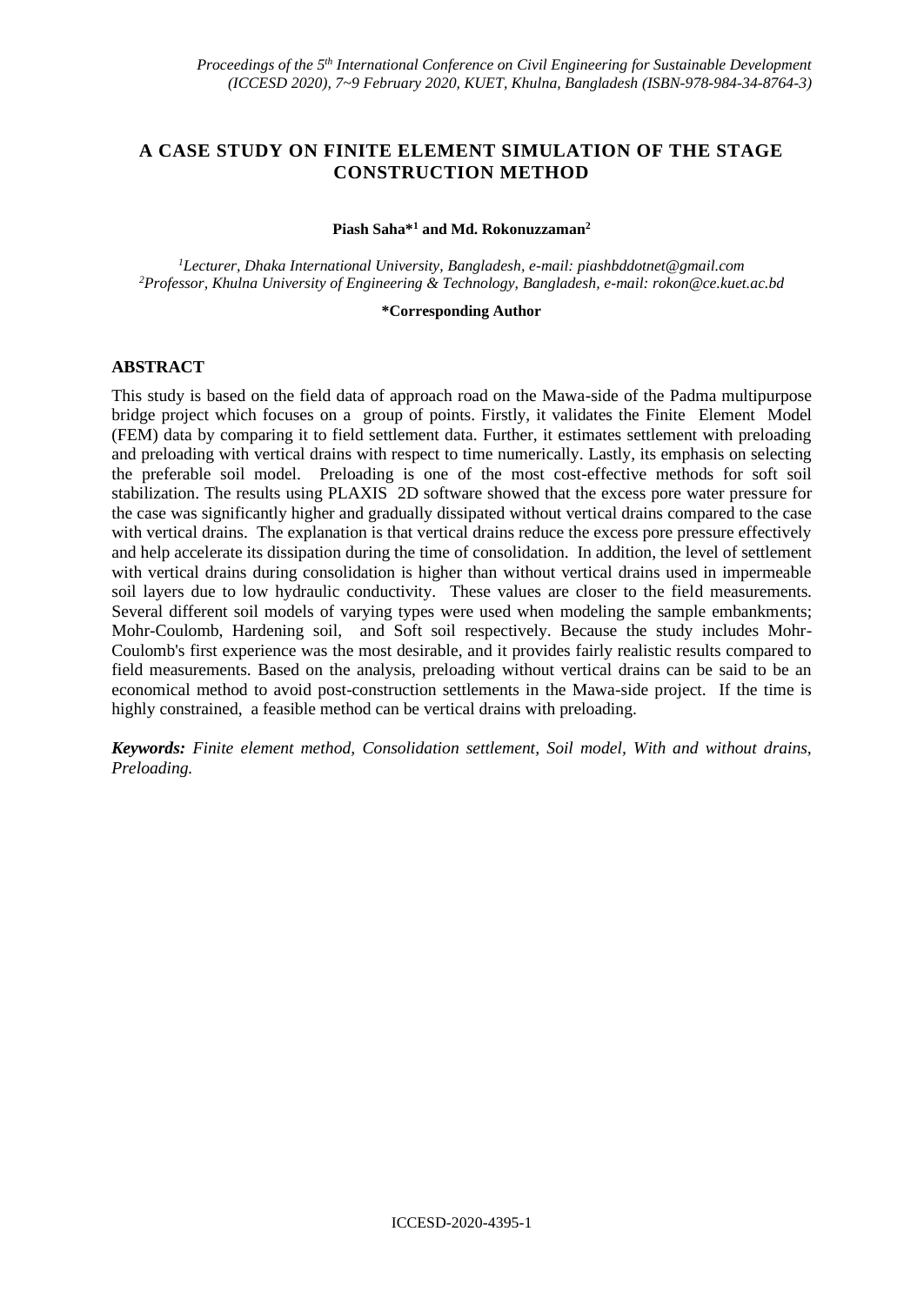# **1. INTRODUCTION**

Many Several techniques for improvement have been developed to match local soil conditions, often consolidation-based soft clay methods. Preloading with vertical drains is an effective ground improvement strategy, requiring ground surface loading to induce most of the underlying soft formation's ultimate settlement (B Indraratna, Rujikiatkamjorn, & Xueyu, 2012) Typically, an additional or surcharge load equal to or greater than the anticipated loading of the base is used to facilitate consolidation with the help of vertical drains (Iyathurai, 2005). Using vacuum pressure can reduce the amount of surcharge filling material required to obtain the same consolidation settlement because it produces suction, which increases the effective stress and accelerates consolidation (Buddhima Indraratna, Rujikiatkamjorn, Balasubramaniam, & Wijeyakulasuriya, 2015). Historically, designing foundation structures or keeping a high mass on soft soils (like clay) has created civil engineering problems. It may take many years simply to overload as a process of soil consolidation. Infrastructure projects are rapidly built on marginal soils worldwide due to rapid growth and urbanization (Abramson, Lee & Boyce, 2002).

One of the most successful and widely used methods is to increase the bearing capacity of these soils and reduce the excess pore water pressure in combination with preloading. After the Second World War, the use of sand drain or vertical drain has undergone enormous development, largely due to better installation methods and increased knowledge of the control factors (Parsa-pajouh, 2014). The key benefits of vertical drains are: (i) increasing the shear strength of the soil by decreasing the ratio of void and moisture content; (ii) decreasing the preloading time necessary to decrease the same rate of post-construction settlements; (iii) decreasing the differential settlement during primary consolidation;and (iv) curtailing the height of surcharge fill required to achieve desired precompression (Samson & Rochelle, 1972). It is difficult to quantify the immediate settlement as it is often dependent on the rate of construction of the embankment. For the development intent, the immediate settlement can be assumed to be in the range of 10–20 percent of the embankment's primary settlement. Consolidation settlement prediction can be based on a fully coupled numerical method as shown by Hsi and Small (Lim, 2003).

This approach measures the deformation of the soil and the dissipation concurrently of excess pore water pressure during the construction of the embankment (Fatahi, Minh Le, Quang Le, & Khabbaz, 2013). The reliability of the finite element system has been tested in several implementations on the surface, requiring integration by contrasting numerical results with field measurements (Connolly, Giannopoulos, & Forde, 2013).

### **1.1 Description of the study area**

The Padma Bridge is a multipurpose road-rail bridge across the Bangladesh-based Padma River. It is our country's most daunting bridge project to date. This is a bridge with two tiers of steel truss. The bridge combines a 4-lane highway with another level rail bridge. The length of the bridge is about 6,15 km. On either side of the Padma River, there are two access paths. One is Janjira and the other is an access street known as Mawa. The path to janjira is bigger. The width is approximately 10.5 km. Mawa approach road is approximately 1.6 km long. The purpose of the study is a geotechnical analysis of the Mawa side approach route.

# **1.2 Description of the project**

For the Mawa portion of the Padma Multipurpose Bridge Project, construction of an embankment with a side slope of 3:1 and a crest length of 9.5 m and a height of 6 to 3 m began in 2014. The embankment is situated in a valley with base sediments consisting of a 6.5-meter thick soft silty-clay layer for the investigated section of the road, finished within 600 days by phased construction. In the preliminary planning studies, Staged construction on the existing silty-clay layer was chosen for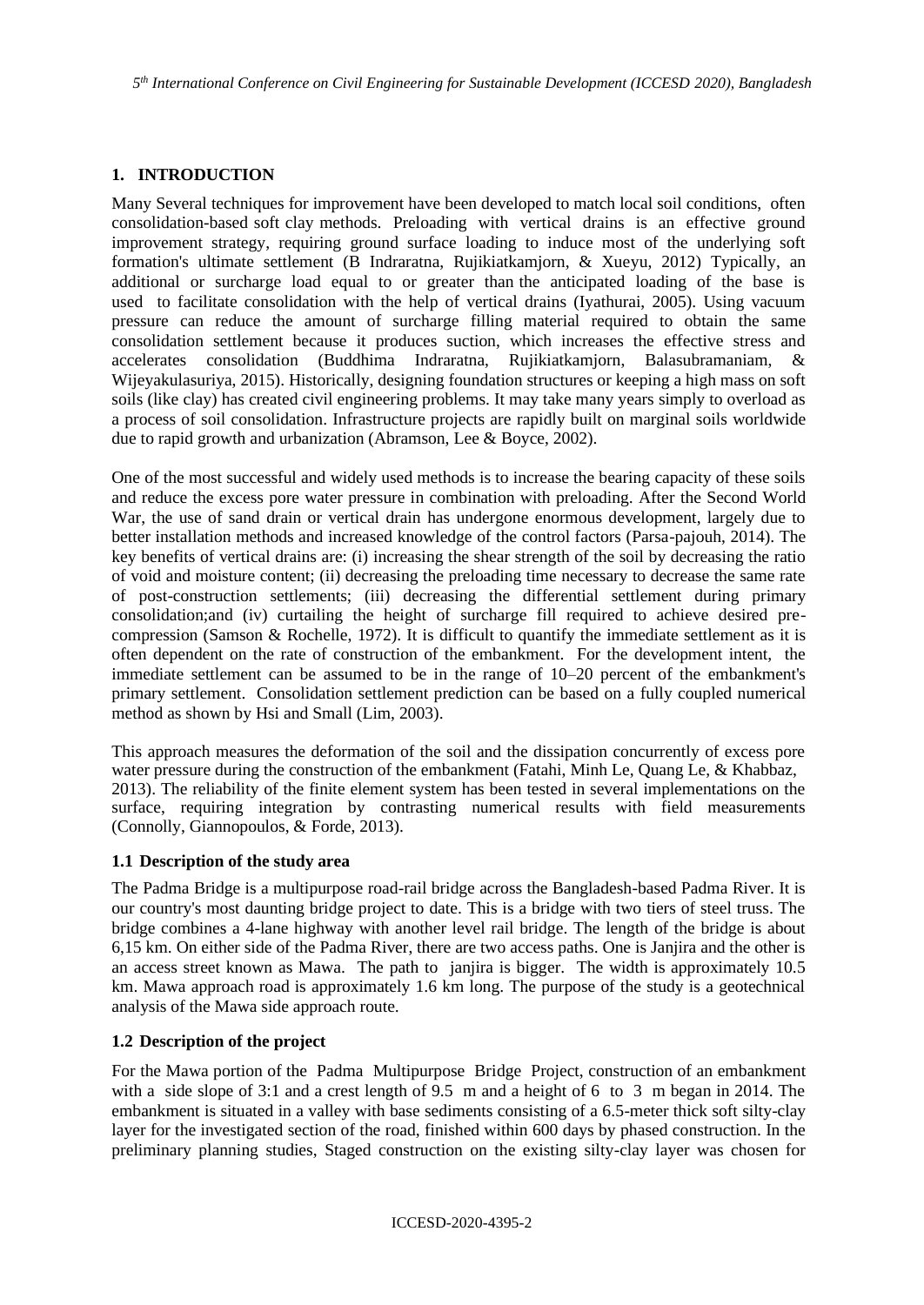economic reasons. In this study, for comparison with quantitative results, only the data from settlement plates are used (Tavenas, Chapeau, La Rochelle & Roy, 1974).

## **2. METHODOLOGY**

### **2.1 Problem, geometry and material properties**

The following table 1 gives a brief idea about the structure, status, and content of the parts replicated in the PLAXIS. It also displays the parameters of the material along with the material model used in the analysis. The model of the mohr-coulomb is used for simplicity.

| <b>Parameters</b>                                                | <b>Relevant</b>                          | <b>Foundation Soil (Clay)</b> |                                |                               | Fill                       |
|------------------------------------------------------------------|------------------------------------------|-------------------------------|--------------------------------|-------------------------------|----------------------------|
|                                                                  | <b>Test</b>                              |                               |                                |                               |                            |
|                                                                  |                                          | MC                            | <b>SS</b>                      | <b>HS</b>                     | <b>MC</b>                  |
| <b>Type</b>                                                      |                                          | <b>Undrained</b>              | <b>Undrained</b>               | <b>Undrained</b>              | <b>Drained</b>             |
| Cohesion, c                                                      |                                          | $1.00$ kN/m <sup>2</sup>      | $1.00 \text{ kN/m}^2$          | $1.00 \text{ kN/m}^2$         | $1 \text{ kN/m}^2$         |
| The angle of friction, $\emptyset$                               |                                          | 35.00°                        | 35.00°                         | 35.00°                        | $30.00\,$ $^{\circ}$       |
| Y <sub>sat</sub> or, Y <sub>unsat</sub><br>(kN/m <sup>3</sup> )  |                                          | 14                            | 14                             | 14                            | 19                         |
| $K_y=K_x(m/day)$                                                 |                                          | 0.01                          | 0.01                           | 0.01                          | $\blacksquare$             |
| Power, m                                                         |                                          |                               |                                | 0.50                          | $\overline{\phantom{a}}$   |
| $E_{50}^{ref}$                                                   | <b>CD TEST</b>                           |                               |                                | 5927.00<br>kN/m <sup>2</sup>  |                            |
| $E_{ur}^{ref} = 3 * E_{50}^{ref}$<br><b>Unloading elasticity</b> |                                          |                               | ÷.                             | 17724.00<br>kN/m <sup>2</sup> | $\overline{a}$             |
| Poisson ratio, v                                                 |                                          | 0.330                         |                                |                               |                            |
| Young modulus, $E^{ref}$                                         |                                          | 4000 kN/ $m^2$                |                                |                               |                            |
| G <sup>ref</sup>                                                 |                                          | 1503.759<br>kN/m <sup>2</sup> |                                |                               |                            |
| $E_{50}^{ref}$ or, $E_{oed}^{ref}$<br><b>Loading elasticity</b>  | 1D                                       | $2000$ kN/m <sup>2</sup>      |                                |                               | 20000<br>kN/m <sup>2</sup> |
| <b>Coefficient of</b><br>compressibility, co                     | CONSOL-<br><b>IDATION</b><br><b>TEST</b> |                               | 0.21                           |                               |                            |
| Void ratio, e                                                    |                                          |                               | 0.9106                         |                               |                            |
| $\lambda^*$ (lambda)                                             |                                          |                               | $=0.048$<br>2.3 $(1+\epsilon)$ |                               |                            |
| $k^*$ (kappa)                                                    |                                          |                               | $=0.0183$<br>$2.3(1+e)$        |                               |                            |
|                                                                  |                                          |                               |                                |                               |                            |

#### **2.2 Construction Phases**

Following the user manual of PLAXIS (Version 8.6) the calculation of the embankment stage were done. The process consists of the construction phase in which the embankment load is applied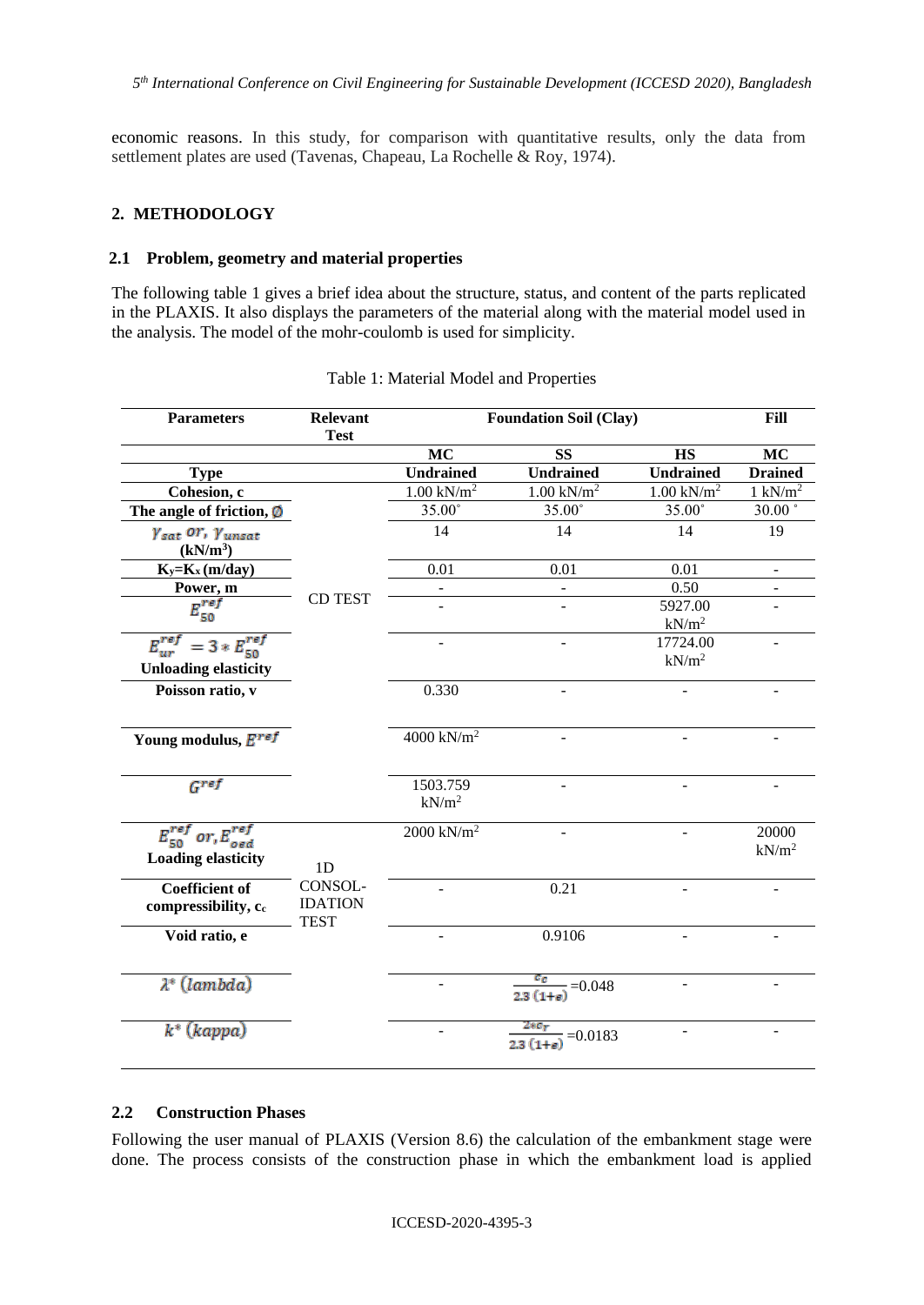| Identification     | Phase no.            | Start from     | Calculation            | Loading input           | Time | Water | First |
|--------------------|----------------------|----------------|------------------------|-------------------------|------|-------|-------|
| Initial phase      |                      |                | N/A                    | N/A                     | 0.00 |       |       |
| Gravity            |                      |                | Plastic analysis       | Total multipliers       | 0.00 |       |       |
| $\sqrt{$ Stage1    |                      | 6              | Consolidation analysis | Staged construction     | 13.0 |       |       |
| V Dissipation1     |                      |                | Consolidation analysis | Staged construction     | 135  | ō     | 10    |
| $\sqrt{$ Stage2    |                      | 5              | Consolidation analysis | Staged construction     | 16.0 | ō     | 16    |
| V Dissipation2     | ŝ                    |                | Consolidation analysis | Staged construction     | 72.0 | o     | 19    |
| $\sqrt{$ Stage3    | 9.                   | 8              | Consolidation analysis | Staged construction     | 20.0 |       | 24    |
| V Dissipation3     | 10                   | 9              | Consolidation analysis | Staged construction     | 1.00 | o     | 27    |
| $\sqrt{$ Stage4    | 11                   | 10             | Consolidation analysis | Staged construction     | 27.0 | Û     | 28    |
| Dissipation4       | $12^{1}$             | 11             | Consolidation analysis | Staged construction     | 243  |       | 31    |
| V ZeroEPWP         | 13                   | 12             | Consolidation analysis | Minimum pore pressure   | 205  |       | 37    |
| V HFL              |                      | 13             | Plastic analysis       | Staged construction     | 0.00 |       | 43    |
| Safetyafterconst 3 |                      | 12             | Phi/c reduction        | Incremental multipliers | 0.00 | ٥     | 62    |
| SafetyLongTerm     | 14                   | 13             | Phi/c reduction        | Incremental multipliers | 0.00 | 0     | 162   |
| SafetyHFL          | $\ddot{\phantom{1}}$ | $\overline{2}$ | Phi/c reduction        | Incremental multipliers | 0.00 |       | 262   |

incrementally over time and the dissipation phase in which a time interval is introduced to allow the excess pore water pressure to dissipate. The restructuring steps are shown in the figure 1 below.

Figure 1: Calculation Steps for soil Section

## **3. ILLUSTRATIONS**

### **3.1 Settlement result with and without drain**

The figure 2 below illustrates the settlement-time curves of an embankment used on silty clay soil with and without vertical drains obtained through numerical analysis with PLAXIS 2D. Both curves are very close to each other and at the beginning show large displacements. It can be seen that most of the time both curves have nearly linear behavior. Using drain, it was shown in Figure 2 below that it takes around 538 days for the ultimate 288 mm settlement. Likewise, it requires about 581 days without using the drain for ultimate settlement. The ultimate settlement is established at an early stage with the aid of the sand drain. The purpose of using sand drain is thus fulfilled.

Nevertheless, as sand drains are, it depends on the user's economy. The immediate settlements, in the figure 3, come from the soil's elastic behavior. The second phase of settlement in the figure is primary consolidation settlements, which could result from volume shifts in the clay due to the gradual dissipation of excess pore water pressure by triggering the first part of the embankment. Finally, the last settlement could be attributable to the dissipation of excess pore water pressures and soil plastic modification by external load increases.

Table 2 below indicates the average vertical deformation in the middle of the embankment and the total excess pore water pressure after the time measurement.

| <b>Results</b> | <b>Deformation</b> | Time | <b>Excess pore pressure</b> |
|----------------|--------------------|------|-----------------------------|
| <b>Units</b>   | mm                 | Days | kN/m <sup>2</sup>           |
| With drain     | 288                | 538  |                             |
| Without drain  | 307                | 581  |                             |

Table 2: Results from the PLAXIS 2D analysis, with and without drains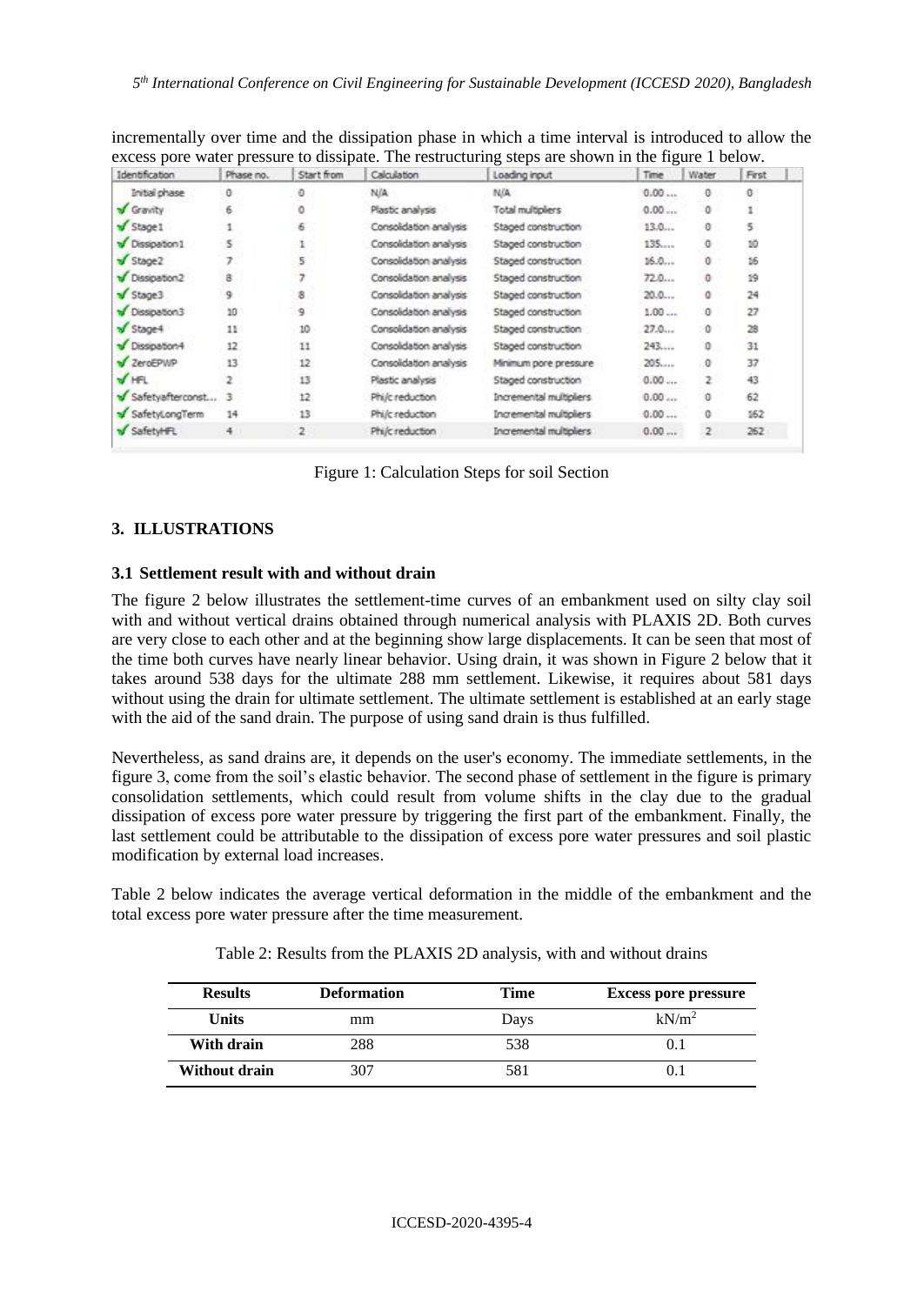

Figure 2: comparison of settlement vs. time curve of FEM data with field data



Figure 3: Deformed mesh generated using sand drain

# **3.2 Comparison of material model**

This figure 4 indicates that the prototype from Mohr-Coulomb is superior to the other two. The Mohr-Coulomb model suits the field data much better than the soft soil in measurements at 0 m depth below the embankment. For deeper layers, the differences between these models are becoming less.



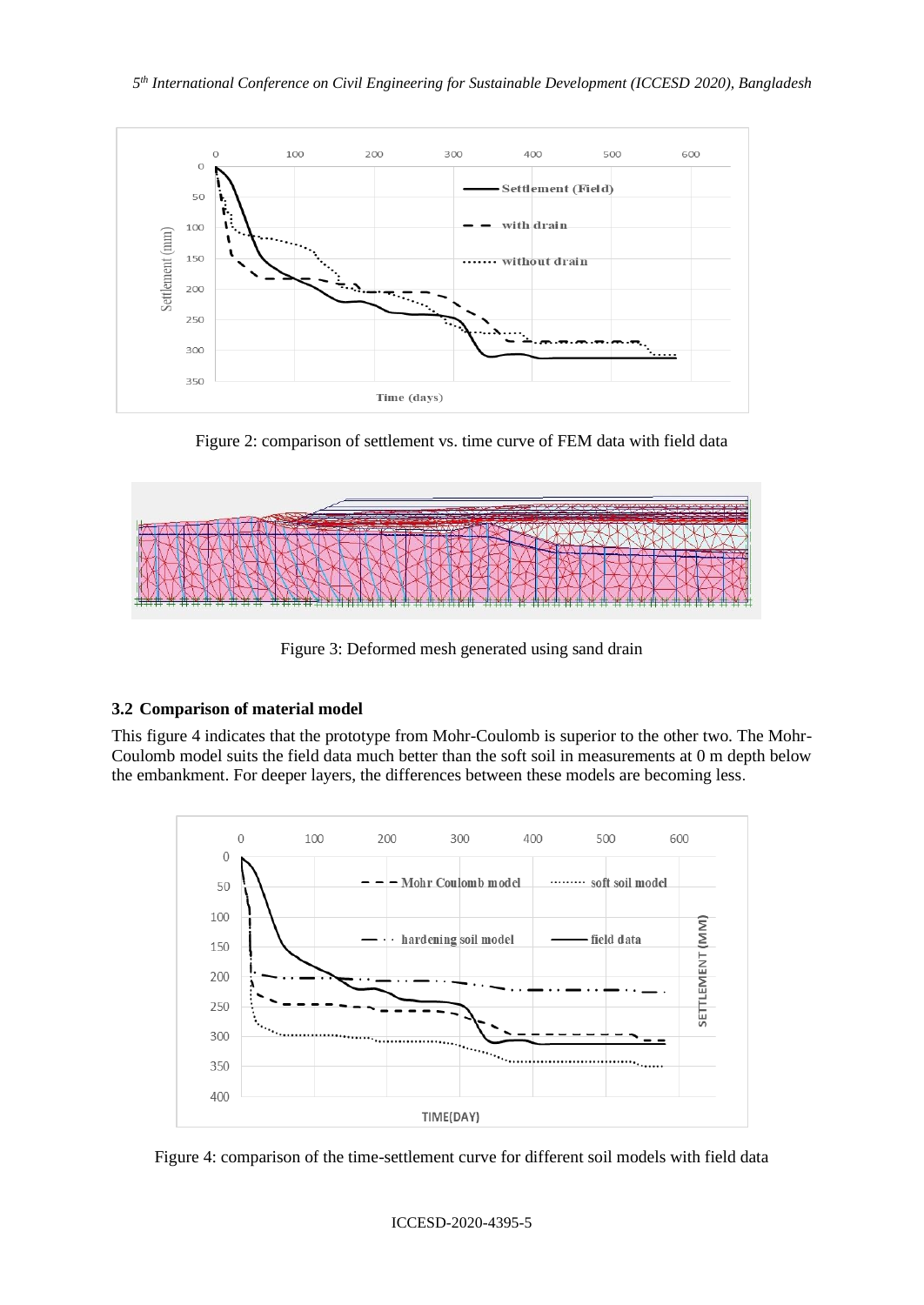## **3.3 Permeability Check**

In the soil section, a detailed parametric analysis was carried out. The effect of variance has been worked out by comparing the horizontal and vertical permeability of each of the product models used in the system shown in figure 5. Settlement analysis shows that the Mohr-Coulomb soil model showed little settlement data result due to varying permeability in the undrained state of foundation soil. When permeability  $k_x=k_y= 0.001$  m/day then it settled down to 306.19mm, for  $k_x=k_y= 0.01$  m/day settlement was 306.04 mm and for  $k_x=k_y=1.0$  m/day was 306.18 mm.



Figure 5: Time-settlement curve with isotropic permeability for the MC model

# **4. CONCLUSIONS**

The main objective of this work was to show the validity of finite element program PLAXIS 2D compared with the field settlement data; with and without vertical drains and to find the best soil material model suitable for the foundation soil. The scope of this research was limited to analyze the model and predict the deformation by using the Mohr-Coulomb, hardening soil and the soft soil model in the numerical analysis.

- i. The results obtained from PLAXIS 2D are adequate in comparison to field observations. In both situations with and without vertical drains, the results were much similar for the total displacements but they differ for excess pore water pressures.
- ii. Out of the three material models, soft soil model data is most suitable for the project. As the Mohr-Coulomb model matches much better with the field data than the Soft soil and hardening soil model does.
- iii. We have also analyzed the change of permeability with three material models. It is seen that the change of permeability didn't show any significant change in the settlement with isotropic permeability.
- iv. But, in the case of anisotropic permeability, the settlement rate was found higher compared to isotropic one.
- v. We recommend the method of preloading the soil sample without vertical drains to stabilize the ground because it is an economical method and we don't need special equipment at the site.